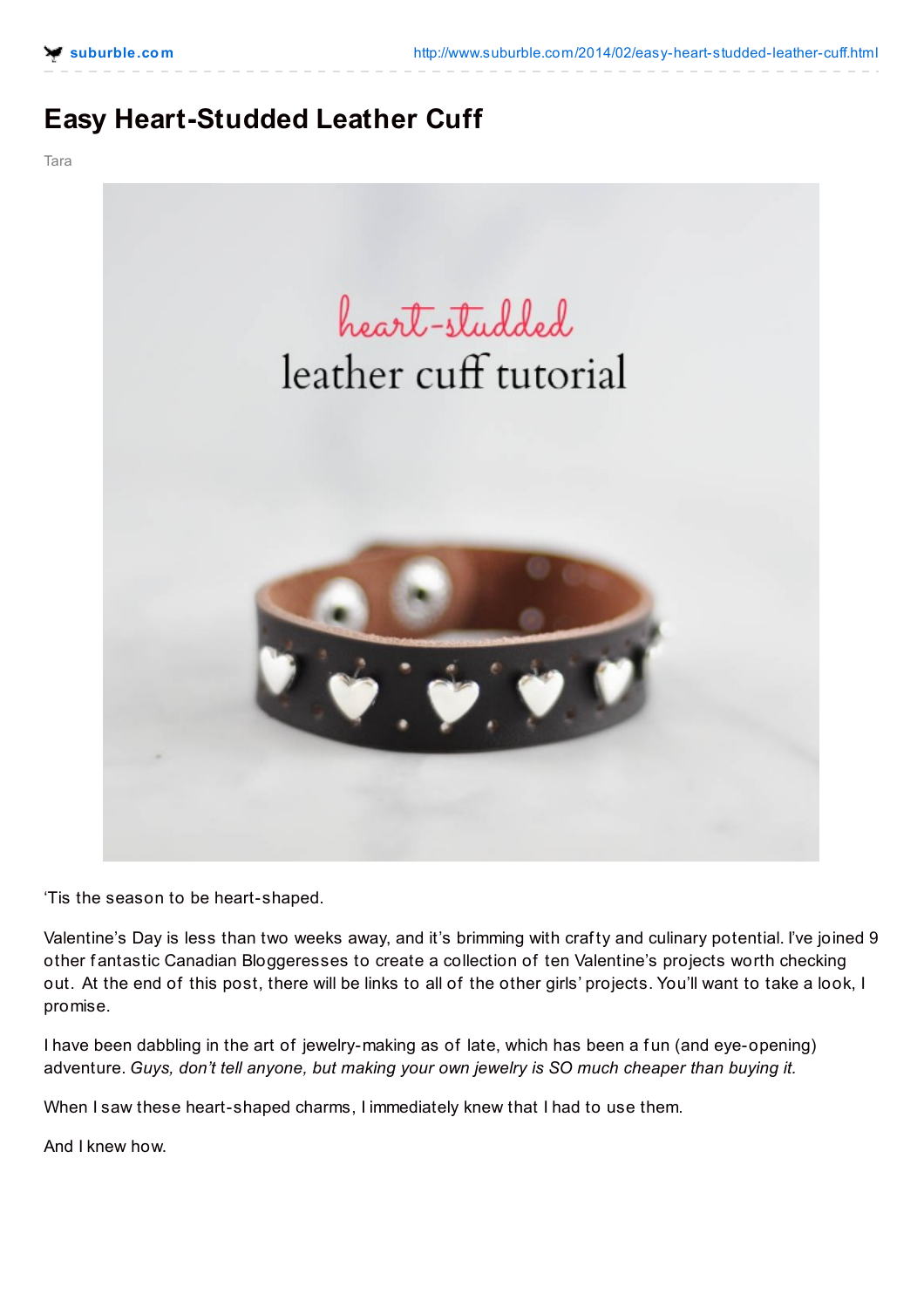

Both the silver heart beads and the cuff (which comes pre-punched with little holes) are from Consumer Crafts. At first I worried that the cuff wouldn't fit on my wrist – sometimes bracelets are like that for me, sigh - but this easily snapped on.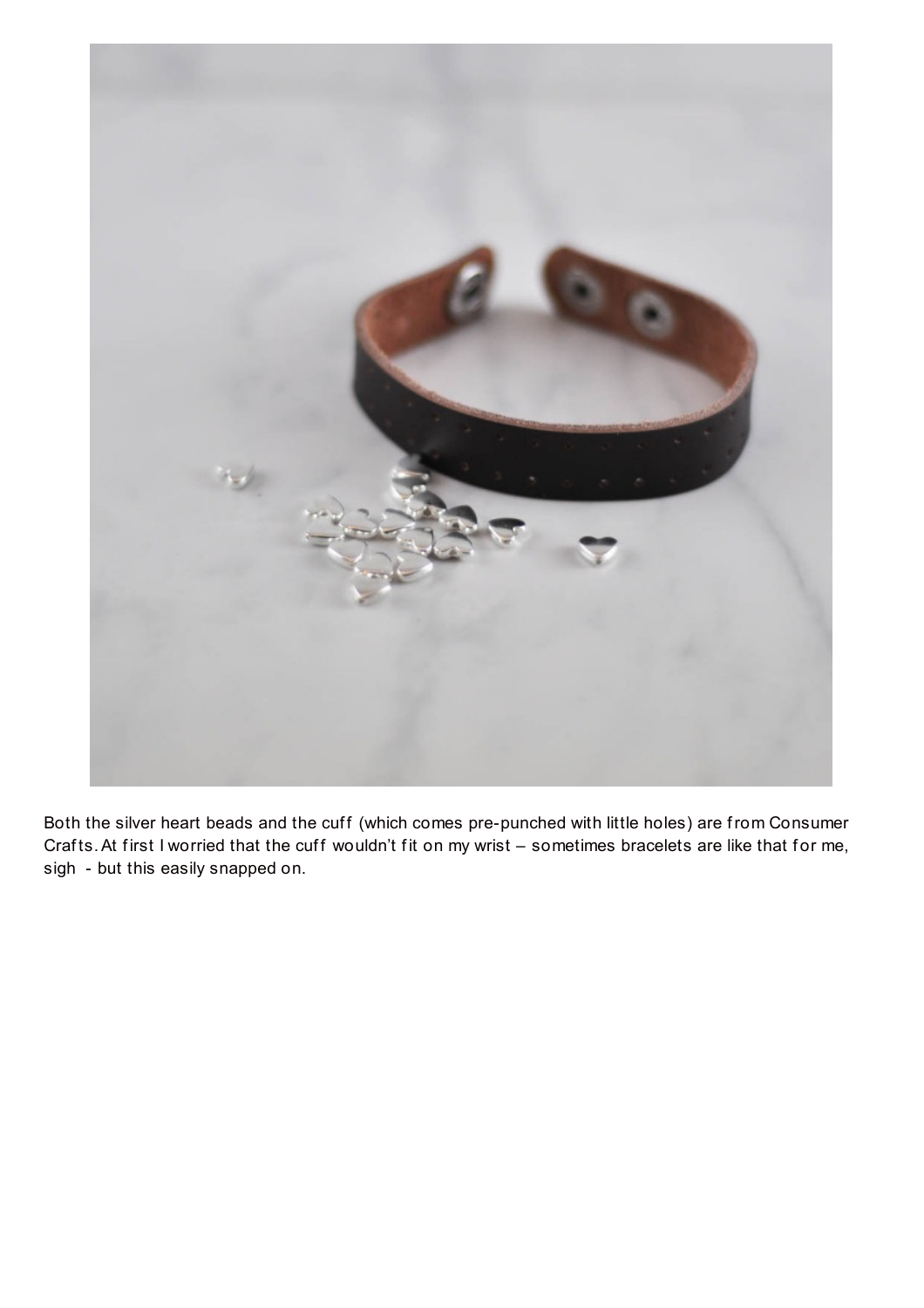

Here is where I show my fancy MacGyver skills in the craft room. I had some fishing line kicking around from another project. It was perfect for threading the beads onto the cuff.

Of course, feel free to use jewelry wire instead. But fishing line worked just fine for this project.

Start by threading your line through the cuffs and tying them together tightly. I cut myself about 18 inches of line to work with.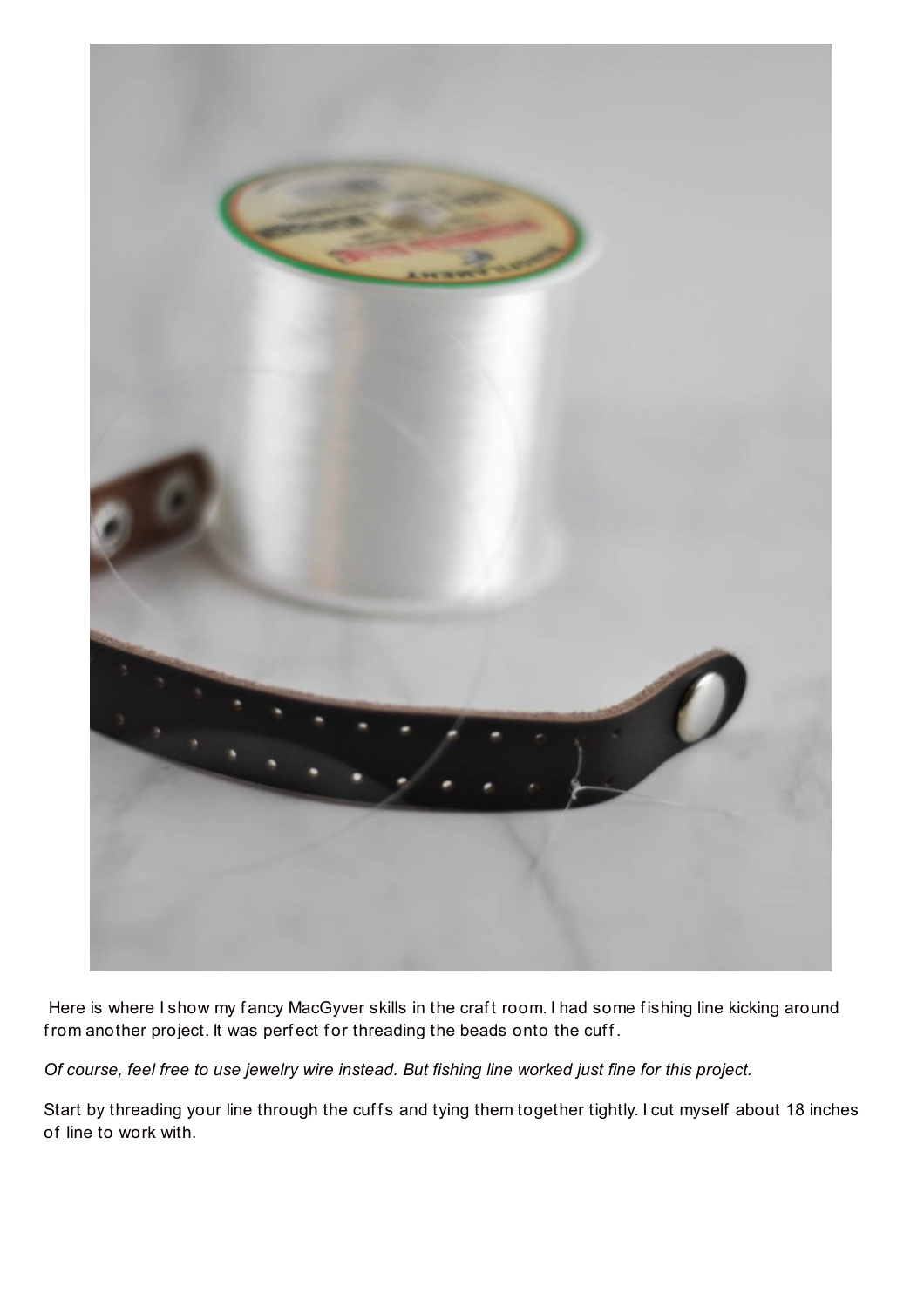

Thread a bead onto the heart and then slip the line back into the hole on the cuff.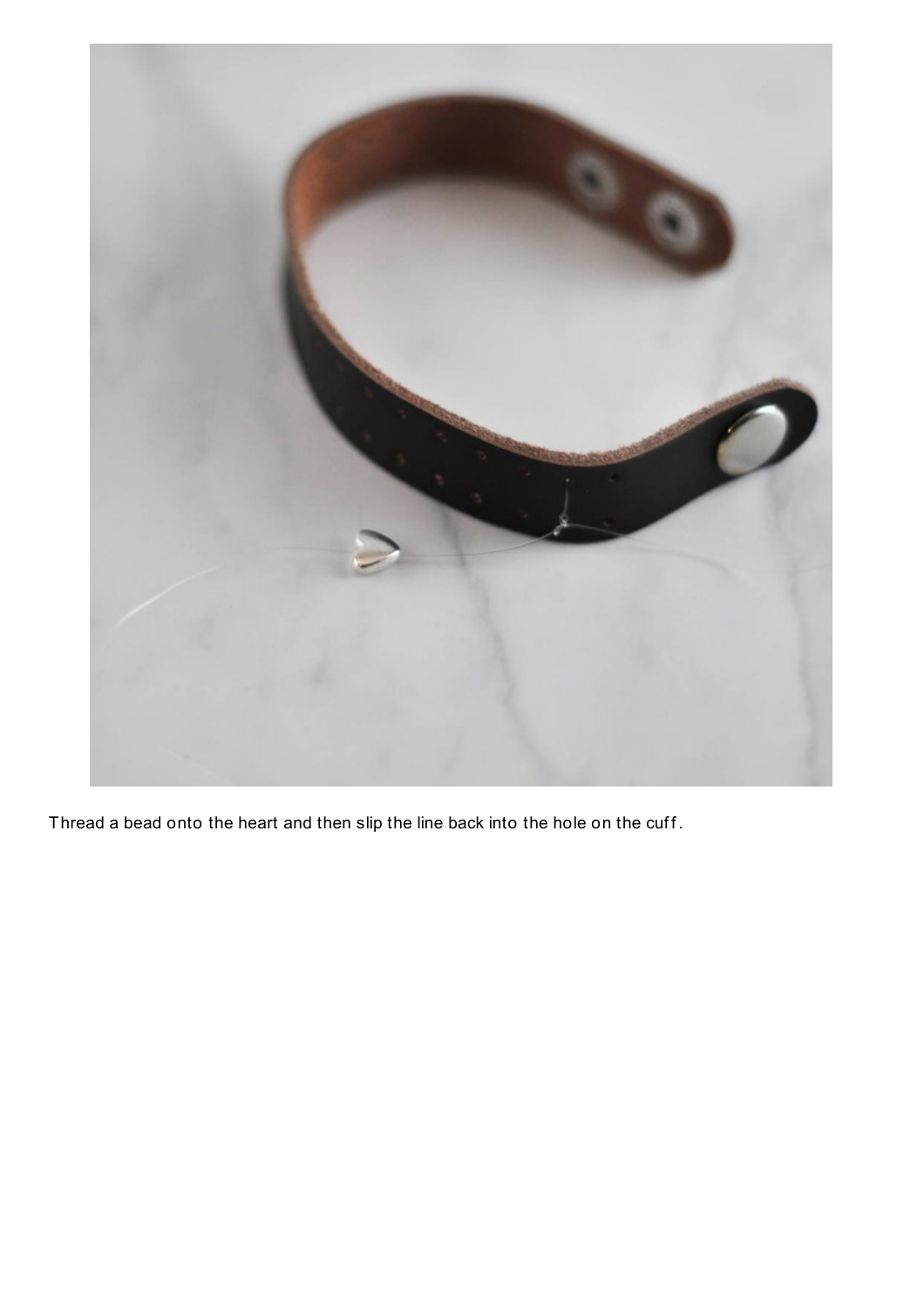

On the inside of the cuff, move over two holes, thread the line, and slip another bead into place. It's basically like that lacing practice that we all did as children. It becomes rhythmic after the first two hearts. Keep your line tight without stretching the line, and continue on down the cuff until you've finished. Tie off the line (the same way it was done at the beginning of the bracelet) and ta-daaaahhhh! You've finished. You've made yourself a ridiculously easy and cute heart-studded cuff.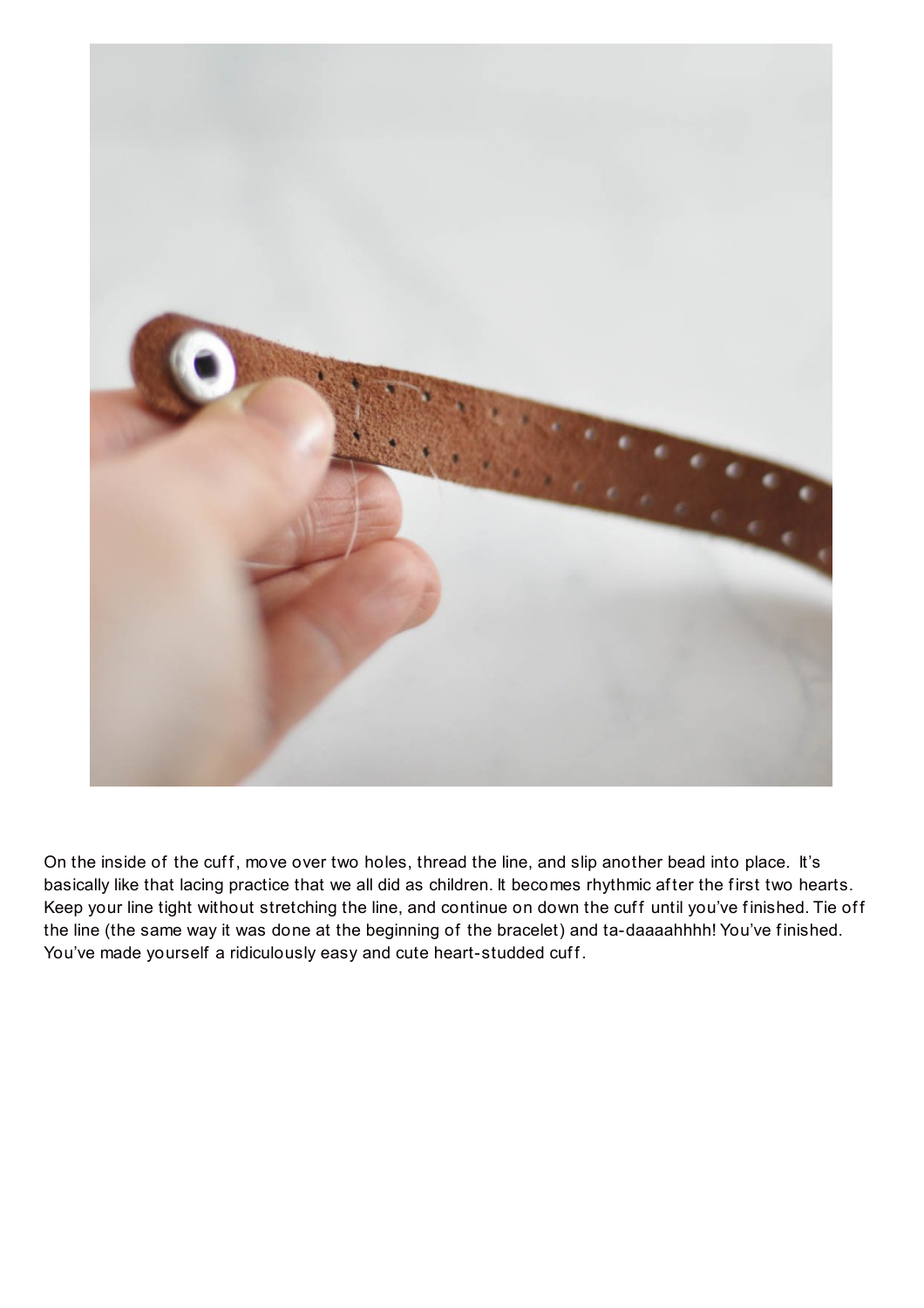

It's about five minutes of work, and it's be a lovely little something to gift to a friend.

Or to keep for yourself. You're your own best Valentine, I say.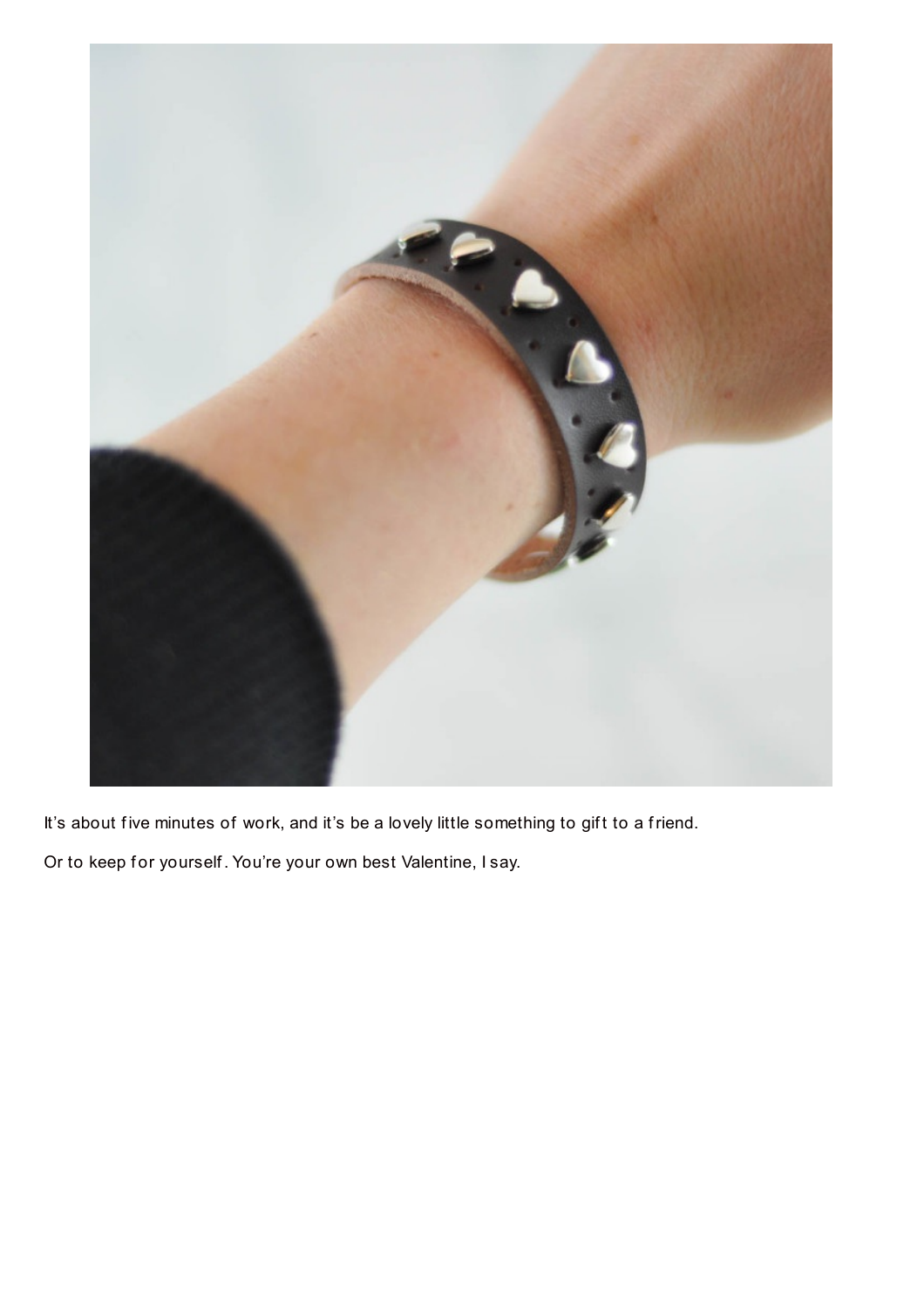

The inspiration continues!A gaggle of lovely Canadian lasses have created 9 other amazing tutorials to help you get your Valentine on this year.

Please visit their spaces and admire their creative prowesses!